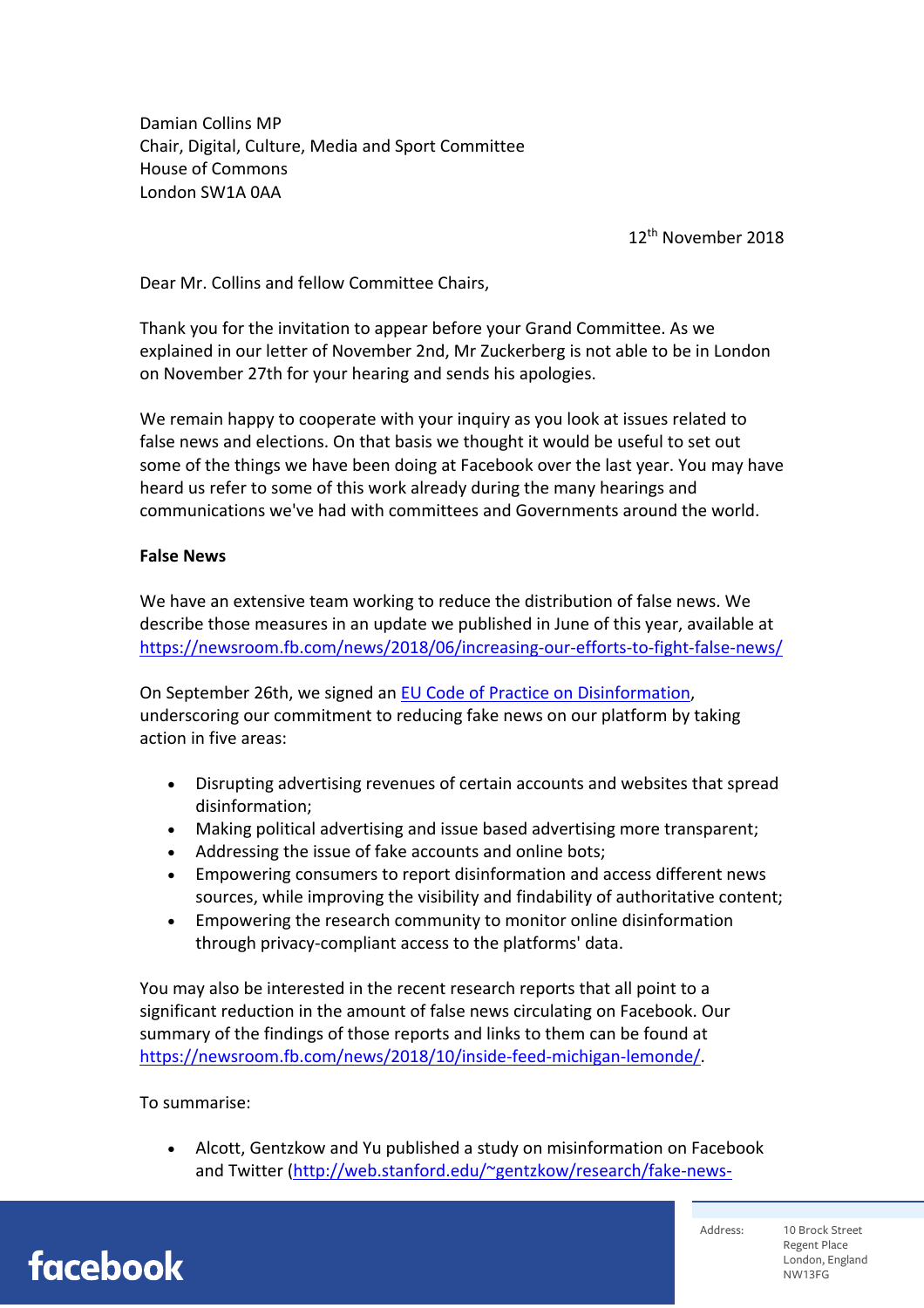trends.pdf). The researchers compiled a list of 570 sites that had been identified as false news sources in previous studies and online lists. They then measured the volume of Facebook engagements (shares, comments and reactions) and Twitter shares for all stories from these 570 sites published between January 2015 and July 2018. The researchers found that on Facebook, interactions with these false news sites declined by more than half since the 2016 election.

- A University of Michigan study on misinformation (https://csmr.umich.edu/wp-content/uploads/2018/10/UMSI-CSMR-Iffy-Quotient-Whitepaper-810084.pdf) had similar findings. The Michigan team compiled a list of sites that commonly share misinformation by looking at judgements made by Media Bias/Fact Check and Open Sources. They have coined a metric called the "Iffy Quotient" to measure how much content from those sites has been distributed on Facebook and Twitter. The Iffy Quotient for Facebook spiked in 2016 but improved beginning in mid-2017. When an "engagement-weighted" version of the Iffy Quotient is considered — that is, when social media interactions like likes, comments, and shares are factored in — the study finds that Facebook now has 50% less "Iffy Quotient content" than Twitter and has returned to its early 2016 levels.
- Les Décodeurs, the fact-checking arm of the French newspaper Le Monde, also released research (https://www.lemonde.fr/lesdecodeurs/article/2018/10/17/les-fausses-informations-perdent-du-terrainsur-facebook 5370461 4355770.html) that analyzed social media engagement from Facebook, Twitter, Pinterest and Reddit on 630 French websites, which they categorized into "unreliable or dubious sites", "less reliable sites," and "recommendable sites." Les Décodeurs found that Facebook engagement with "unreliable or dubious sites" has halved in France since 2015. Les Décodeurs found that the Facebook engagement with the "less reliable" sites on its list followed similar curves from 2015 to the beginning of 2017, and is now at a level significantly lower than it was in 2015, while "more recommendable" sites have maintained their audience.

We recognise that the battle is not won and there is still more we need to do but have been pleased to see this independent confirmation that our work is having a beneficial effect.

#### **Co-ordinated Inauthentic Behaviour**

This is the way we describe the kind of activity that was carried out by the Internet Research Agency. It involves people creating fake online personas that they use to advance a particular agenda in a way that is deceptive to others.

Our security team is very active in looking for this kind of behaviour and removing the perpetrators from our service. Much of this security work is necessarily



Address: 10 Brock Street Regent Place London, England NW13FG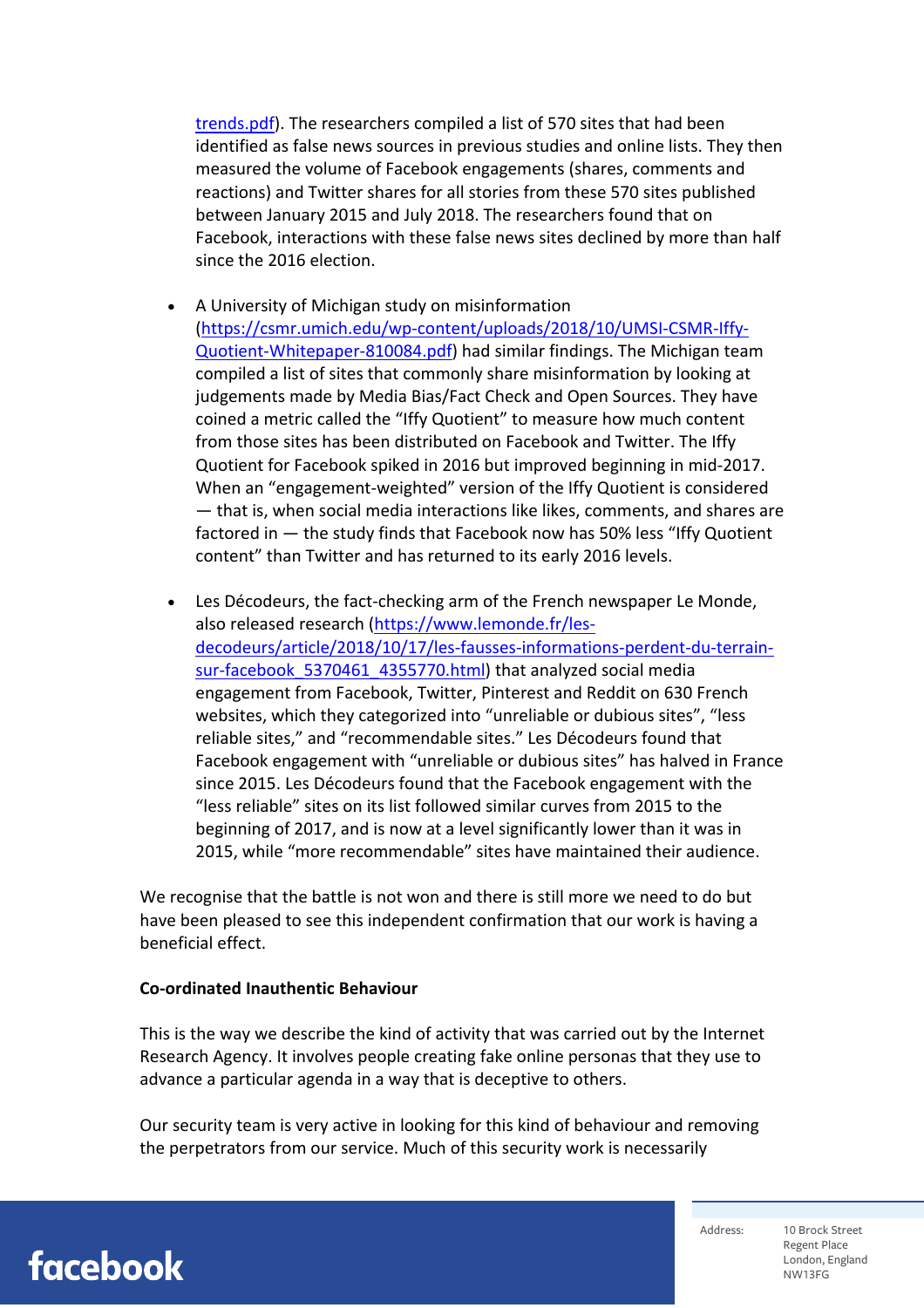confidential, but we have shared information publicly on a number of networks that we have identified and disrupted over the last few months. To summarise:

On August 21st we announced that we had removed 652 Pages, groups and accounts for coordinated inauthentic behavior that originated in Iran and targeted people across multiple internet services in the Middle East, Latin America, UK and US. This announcement included examples of the content we found, the details on the process we followed to uncover it, and the steps we took in response. Separately, at the same time we removed Pages, groups and accounts that can be linked to sources the US government has previously identified as Russian military intelligence services. (https://newsroom.fb.com/news/2018/08/more-coordinatedinauthentic-behavior/)

On October 11th we announced that we had removed 559 Pages and 251 accounts that had broken our rules against spam and coordinated inauthentic behavior. Many were using fake accounts or multiple accounts with the same names and posted large amounts of content across a network of Groups and Pages to drive traffic to their websites. Many used the same techniques to make their content appear more popular on Facebook than it really was. Others were ad farms using Facebook to mislead people into thinking that they were forums for legitimate political debate. (https://newsroom.fb.com/news/2018/10/removing-inauthentic-activity/)

On October 22nd we shared details around the removal of 68 Pages and 43 accounts associated with a Brazilian marketing group, Raposo Fernandes Associados (RFA), for violating our misrepresentation and spam policies. The people behind RFA created Pages using fake accounts or multiple accounts with the same names, which violates our Community Standards. (https://newsroom.fb.com/news/2018/10/inauthenticactivity-brazil/)

On October 26th we removed 82 Pages, Groups and accounts for coordinated inauthentic behavior that originated in Iran and targeted people in the US and UK. The Page administrators and account owners typically represented themselves as US citizens, or in a few cases UK citizens, and posted about politically charged topics such as immigration. Despite attempts to hide their true identities, a manual review of these accounts linked their activity to Iran. We also identified some overlap with the Iranian accounts and Pages we removed in August. Again, we shared examples of the content we found and the steps we had taken in response.

(https://newsroom.fb.com/news/2018/10/coordinated-inauthentic-behaviortakedown/)

On November 5th we announced that we had removed 30 Facebook accounts and 85 Instagram accounts that may have been engaged in coordinated inauthentic behavior in the US, after being contacted by US law enforcement. Almost all the Facebook Pages associated with these accounts appear to be in the French or Russian languages, while the Instagram accounts seem to have mostly been in English — some were focused on celebrities, others political debate. We are

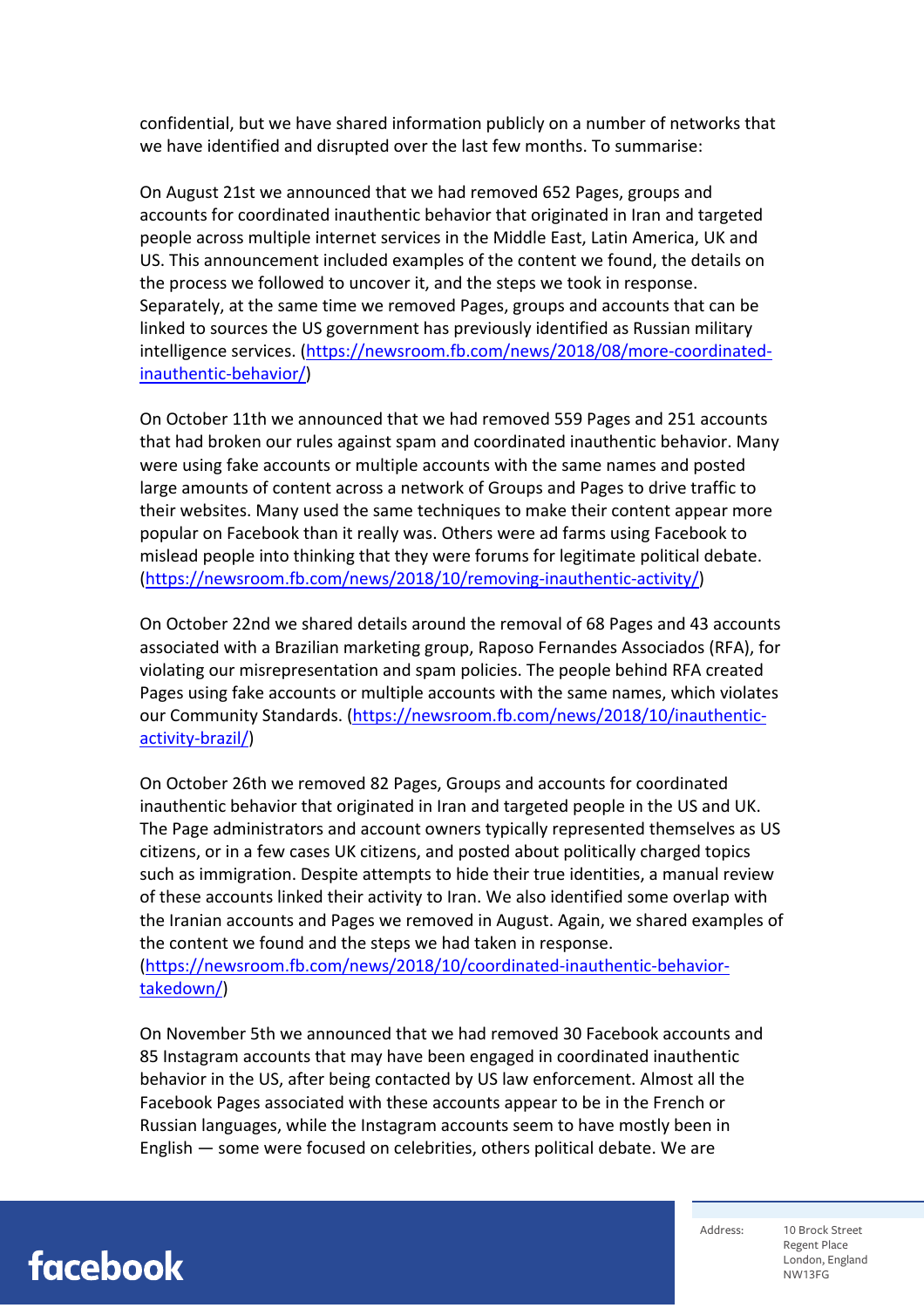continuing to investigate these pages and have committed to updating the post once we know more. (https://newsroom.fb.com/news/2018/11/election-update/)

## **Election Teams**

We are bolstering our inter-disciplinary teams to work on major elections. These teams include a range of relevant experts in areas like cybersecurity, election law, civic technology, and political use of the internet.

They work in partnership with external agencies such as election regulators, national cybersecurity teams and specialist NGOs to ensure we are putting in place the right measures to ensure our services contribute to free and fair elections. A good example of these partnerships is the work we are doing with the Atlantic Council to identify potential threats to elections, which is set out at https://newsroom.fb.com/news/2018/05/announcing-new-election-partnershipwith-the-atlantic-council/.

A good summary of the areas covered by these teams can be found in the transcript of a question and answer session that we held in July of this year, available at https://newsroom.fb.com/news/2018/07/qa-on-election-intergrity/.

We recently shared more insights into how our teams work to protect elections by inviting media to observe the work of the team working on the mid-term elections in the US, which you can read here https://newsroom.fb.com/news/2018/10/warroom/.

In Canada, we launched the Canadian Election Integrity Initiative two years in advance of the next federal election in 2019 to address concerns with respect to cybersecurity and misinformation. Through this initiative, we have worked closely with electoral commissions around the country to ensure the integrity of our platform for the three provincial elections held this year (http://facebookcanadianelectionintegrityinitiative.com).

# **Political Advertising**

As you may know, we began by piloting an ad transparency test in Canada last November, where Canadian users were able to see all the ads that a Facebook Page was running, even if they were not in the intended audience. We have since rolled this feature out around the world. We have also been developing tools to improve transparency around political advertising. You can find out more about these tools in the announcement we made in May this year

(https://newsroom.fb.com/news/2018/05/ads-with-political-content/) and in a follow-up report about the Ad Archive from October (https://newsroom.fb.com/news/2018/10/ad-archive-report/).

In addition to launching these tools in the US and Brazil, just last month we announced that we were bringing our authorisation process and Ad Library to the UK